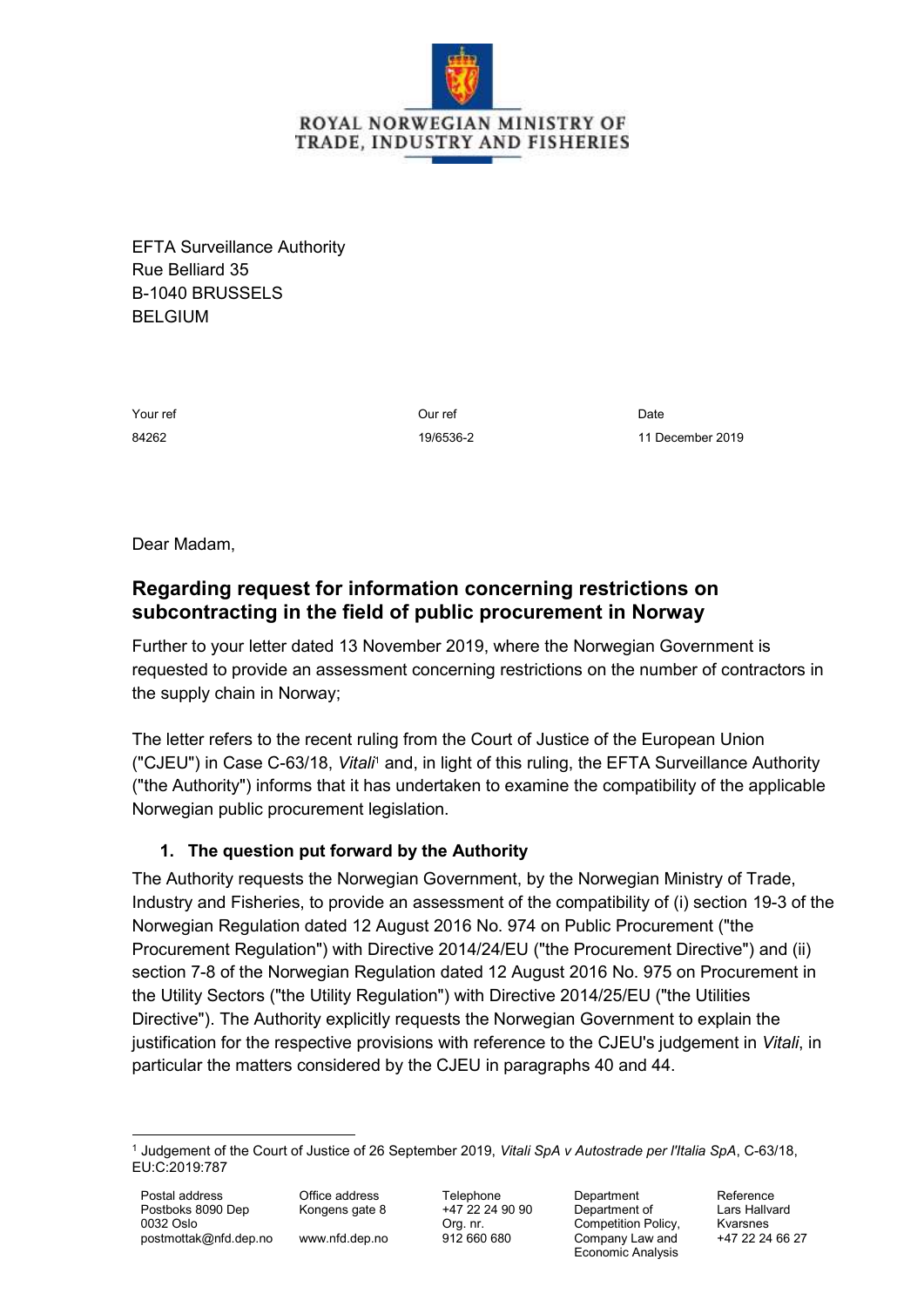## *2.* **EEA-law in light of the CJEU's judgement in** *Vitali*

In the *Vitali* judgement, the CJEU points out that the Procurement Directive explicitly allows for Member States to provide rules in their national legislation that in some respects are more stringent than those provided for by the directive as regards to subcontracting, provided that the rules are compatible with EU law, as stated in paragraph 33 of the judgement. Furthermore, the CJEU refers to recital 41 in the Procurement Directive, which states that nothing in the directive should prevent the imposition or enforcement of measures necessary to protect for instance public policy, provided that those measures are in conformity with the Treaty on the Functioning of the European Union ("TFEU"). 2

The CJEU also refers to Case C-425/14, *Impresa Edilux and SICEF<sup>3</sup>* , which states that the Members States must be recognized as having a certain discretion for the purpose of adopting measures intended to ensure observance of the principle of transparency, which is binding on contracting authorities in any procedure for the award of a public contract. Moreover, the CJEU in *Impresa Edilux and SICEF* finds that combatting the phenomenon of infiltration of the public procurement sector by organized crime constitutes a legitimate objective capable of justifying a restriction on the fundamental rules and principles of the TFEU which apply in public procurement procedures. However, the CJEU, in *Vitali*, concludes that the restriction, as adopted by Italy, goes beyond what is necessary to achieve said objective.

The question under EEA-law is therefore whether a restriction imposed by an EEA Member State, aiming to combat, for instance, work related crime, is appropriate, necessary and proportional in order to achieve the intended policy objective.

#### **3. Background for the Norwegian regulations**

The Norwegian provisions on limitations on the maximum number of links in the supply chain is, as was the case in Italy, based on the objective of combating work related crime. As this was accepted by the CJEU in *Vitali*, we therefore consider combating work related crime to be a legitimate policy objective justifying a restriction on the fundamental freedoms of the TFEU and of the EEA-agreement. Nevertheless, the Norwegian Government would like to underline that the relevant sections in the Norwegian regulations are substantively different from the one adopted by Italy, with respect to the structure of the provisions, the scope and the effectiveness in achieving the intended policy objective.

The Italian regulation in question in *Vitali*, as understood by the Norwegian Government, imposes a quantitative limit on the use of subcontracting in any contract, regardless of sector, awarded through a public procurement procedure. The Norwegian regulations do not set a quantitative limit on the use of subcontractors, but rather imposes a restriction on the number of links in the supply chain. The provisions aim to increase transparency and make it

-

<sup>&</sup>lt;sup>2</sup> This was also the case prior to the 2014 directives, as confirmed by the CJEU in the judgement of the Court of Justice 27 November 2019, *Tedeschi et Consorzio Stabile Istant Service*, C-402/18 paragraph 42.

<sup>3</sup> Judgement of the Court of Justice 22 October 2015, *Impresa Edilux and SICEF*, C-425/14, EU:2015:721, paragraph 26 and the case law cited, and paragraphs 27 and 28.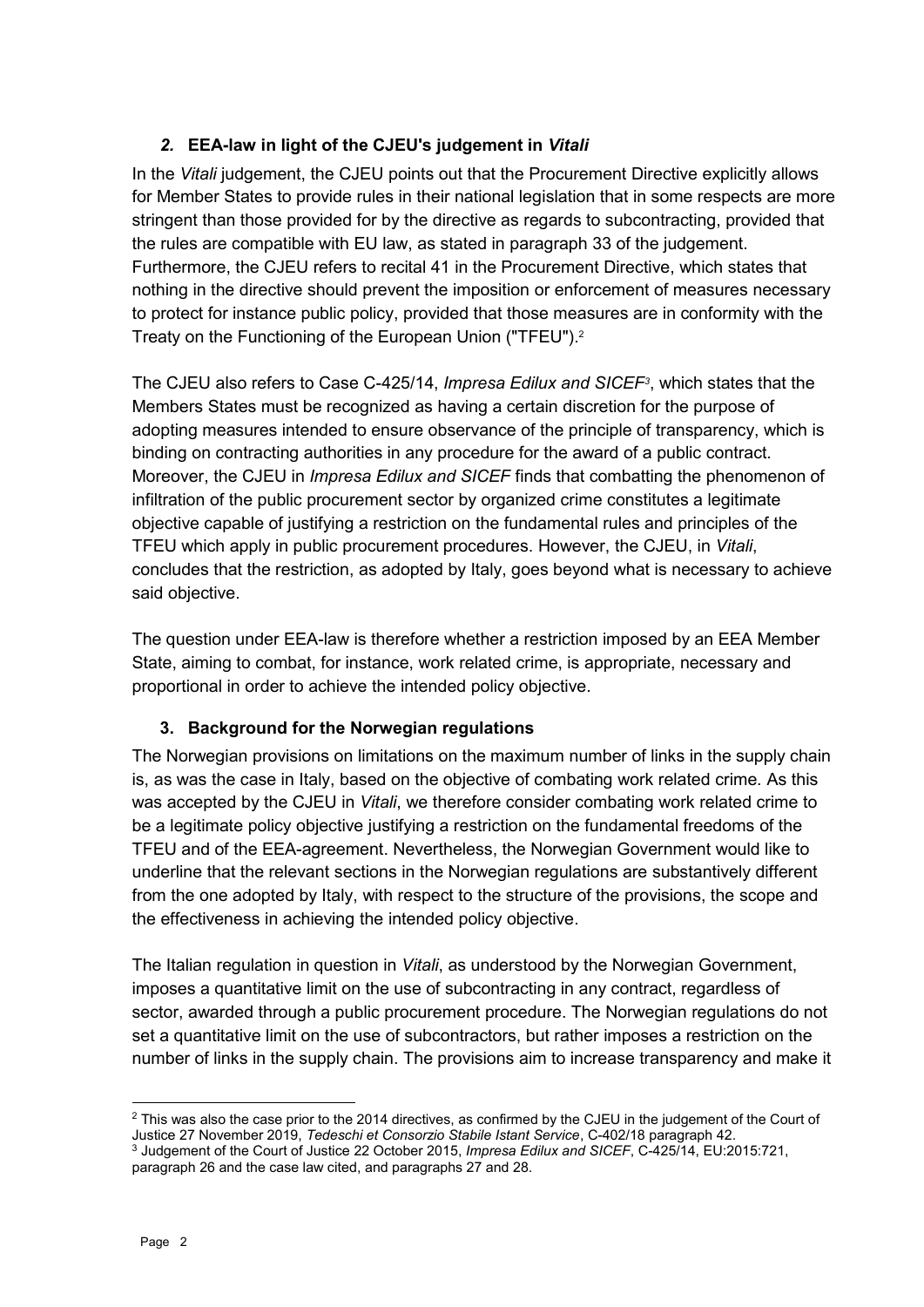possible for contracting entities to have effective means of control in order to combat work related crime.

In recent years, The Norwegian Government has increased its attention towards combating work related crime. Prior to the transposition of the Directives, the Norwegian Government launched a strategy for combating this type of criminal activity. <sup>4</sup> The strategy has since been revised several times, at the latest in 2019. The consequences of work related crime have a serious negative impact on the individuals being affected, for economic entities and for the respective sectors, and for society as a whole. The revised 2019 strategy refers to a study carried out on behalf of the Norwegian Tax Authority, which estimated that tax evasion connected to work related crime amounted to approximately 12 to 60 billion NOK in 2015.<sup>5</sup> The adoption of limitation on the maximum number of links in the supply chain, was one of a select few key points in the 2015-2016 strategy.

Work related crime has been, and still is, an issue that needs addressing in the Norwegian labour market. In the Norwegian official report, NOU 2014:4, on the simplification of rules relating to public procurement under the EEA-thresholds, <sup>6</sup> a limitation on the number of links in the supply chain was suggested by a minority of the members of the government appointed committee. In the hearing of the report, the suggestion received support from, amongst others, the Norwegian Union of Municipal and General Employees, LO, which backed its support for the suggestion by a research paper from the independent social science research foundation, Fafo.<sup>7</sup>

In this paper, the researchers pointed out that the shorter the supply chain, the easier it was to control. Information from the Norwegian Tax Authority stated that criminal organizations, especially in the construction sector, have a wide reaching influence and are able to issue fictitious invoices on a large scale.<sup>8</sup> The profits from criminal activity is often distributed through subcontractors in the lowest level of the supply chain. A limitation in the number of links can therefore enable detection of work related crime and facilitate an effective surveillance of the economic operators in the supply chain. Limiting the number of links in the supply chain can therefore contribute to a more level playing field for economic operators who operate within the law, in the most exposed sectors. The measure must be seen in connection with other measures in this area, such as strengthened operative cooperation between the Norwegian Labour Inspection Authority, the Police, the Norwegian Tax Authority, the Norwegian Labour and Welfare Administration and other relevant public authorities in order to detect criminal activities.

1

<sup>4</sup> The Norwegian Government's strategy for combating work related crime 2015-2016 is available o[n the](https://www.regjeringen.no/no/dokumenter/strategi-mot-arbeidslivskriminalitet/id2359493/)  [Government's home page.](https://www.regjeringen.no/no/dokumenter/strategi-mot-arbeidslivskriminalitet/id2359493/)

<sup>5</sup> See the Norwegian Government's revised strategy for combating work related crime 2019, page 6. The revised 2019 strategy is available o[n the Government's' home page.](https://www.regjeringen.no/contentassets/7f4788717a724ef79921004f211350b5/no/pdfs/strategi-mot-arbedslivskriminalitet-2019.pdf)

<sup>6</sup> The Norwegian official report, NOU 2014:4, is available o[n the Government's](https://www.regjeringen.no/no/dokumenter/NOU-2014-4/id761768/sec1) home page.

<sup>7</sup> The Fafo paper, *Kortere kjeder – mindre sosial dumping? Om begrensninger i antall ledd i kontraktskjedene i bygg og anlegg*, Fafo-notat 2014:09, is available on [Fafo's home page.](https://www.fafo.no/images/pub/2014/10196.pdf)

 $8$  lbid., page 17.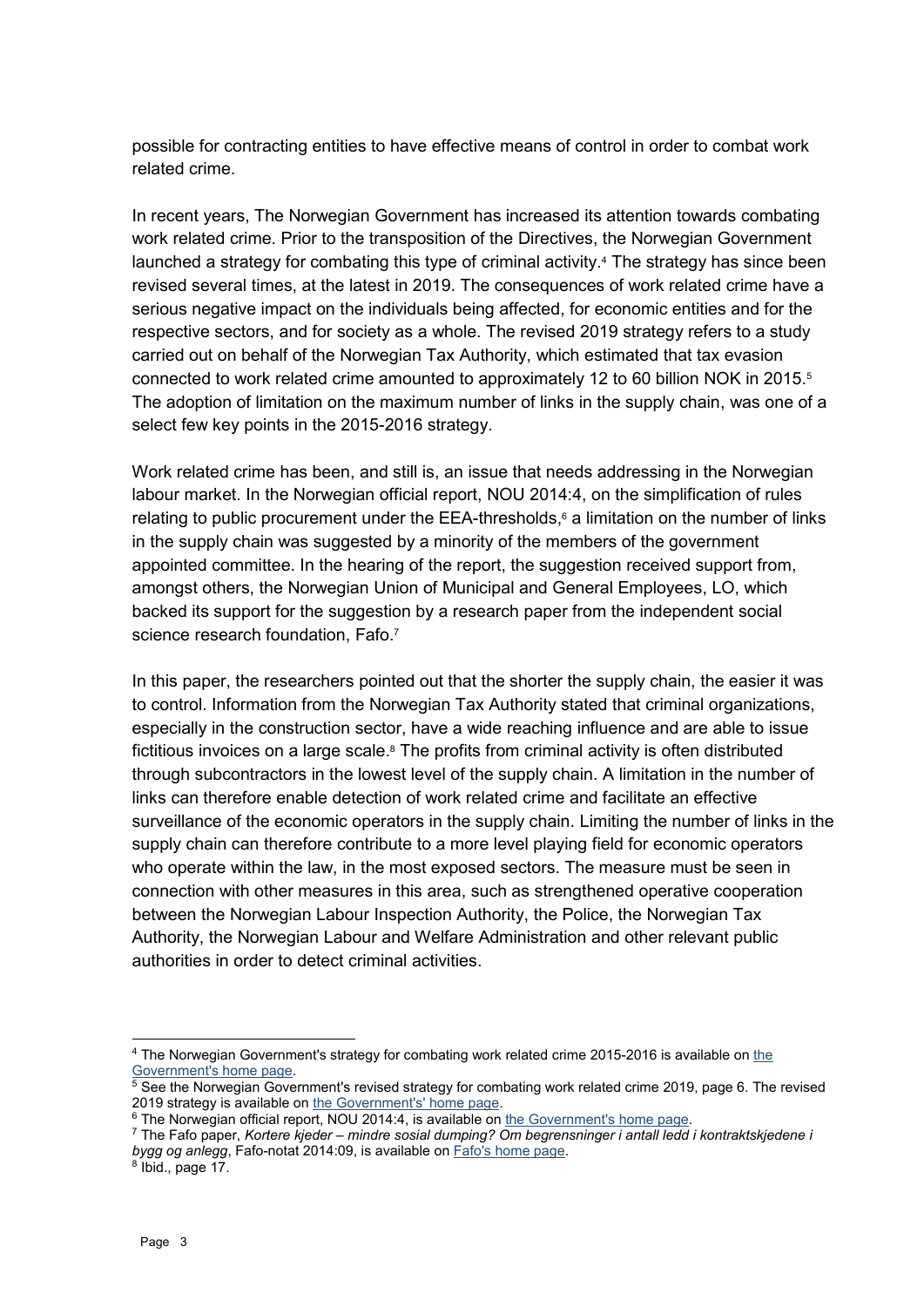In other words, the restriction imposed in the Norwegian regulations should be considered as appropriate and necessary for achieving the intended policy objective. Furthermore, it constitutes an important part of the Norwegian initiative to tackle work related crime. We will now go on to assess whether the restriction is proportional.

### **4. The proportionality of the provisions in the Norwegian regulations**

In assessing the proportionality of the limitation on the number of links in the supply chain, the Norwegian Government would like to emphasize three specific points that separate Norwegian provisions from the Italian provision considered in *Vitali*.

First of all, the Norwegian provisions do not limit the number of subcontractors as such, they only put a restriction on the length of the supply chain. Secondly, the Norwegian provisions are limited to certain sectors where work related crime is a considerable issue. And thirdly, there are certain exemptions from the Norwegian provisions allowing for a case-by-case assessment related to effective competition and unforeseen circumstances. We will elaborate on these points in the paragraphs below.

The Norwegian provisions in question allow for three links in the supply chain; the main contractor and an additional two links of subcontractors. Moreover, the Norwegian regulations do not limit the number of horizontal links in each level of the supply chain. This means that, for instance, the subcontractor at the second level of the supply chain can enter into contracts with as many subcontractors as needed to fulfil its contractual obligations, as long as they are arranged in a horizontal structure. Consequently, the Norwegian Government is of the opinion that the provisions do not substantially affect, for instance, the access for small and medium-size enterprises to obtain work on contracts in the public sector. By allowing for three links in the supply chain, small and medium-sized enterprises have ample opportunity to participate in the fulfilment of these contracts. The Norwegian provisions therefore appear less restrictive and less burdensome than the Italian provision considered by the CJEU in *Vitali*.

The Norwegian provisions are also limited to two specific sectors, i.e. public works contracts and contracts related to cleaning services. In these sectors the Norwegian Labour Inspection Authority has uncovered a substantial and considerable challenge with work related crime.<sup>9</sup> This shows that the restriction is limited to address a specific issue in specific sectors. As we understand it, this was not the case with the Italian provision.<sup>10</sup>

<sup>1</sup> <sup>9</sup> For documentation, please see the Norwegian Labor Inspection's annual reports from 2012 to 2019, available o[n the Norwegian Labour Inspection's home page.](https://www.arbeidstilsynet.no/om-oss/forskning-og-rapporter/arsrapporter/) This finding is shared by the findings in the joint report from the Norwegian Labour Inspection, the Norwegian Tax Directorate, Norwegian Labour and Welfare Administration, the Norwegian Food Safety Authority, the Norwegian Directorate of Immigration, the Directorate of Norwegian Customs, the Norwegian National Police Immigration Service, the Norwegian National Authority for Investigation and Prosecution of Economic and Environmental Crime, *Arbeidslivskriminalitet i Norge – Situasjonsbeskrivelse 2014*, available on th[e home page of the Norwegian Police.](https://www.politiet.no/globalassets/04-aktuelt-tall-og-fakta/arbeidslivskriminalitet/arbeidsmarkedskriminalitet-i-norge---tverretatlig-situasjonsbeskrivelse-2014.pdf) As stated in these reports, work related crime is a challenge in other sectors besides public works and cleaning services. However, it is in these sectors that there is a corresponding issue related to the length of the supply chains.

<sup>10</sup> As discussed by the CJEU in *Vitali* paragraph 44.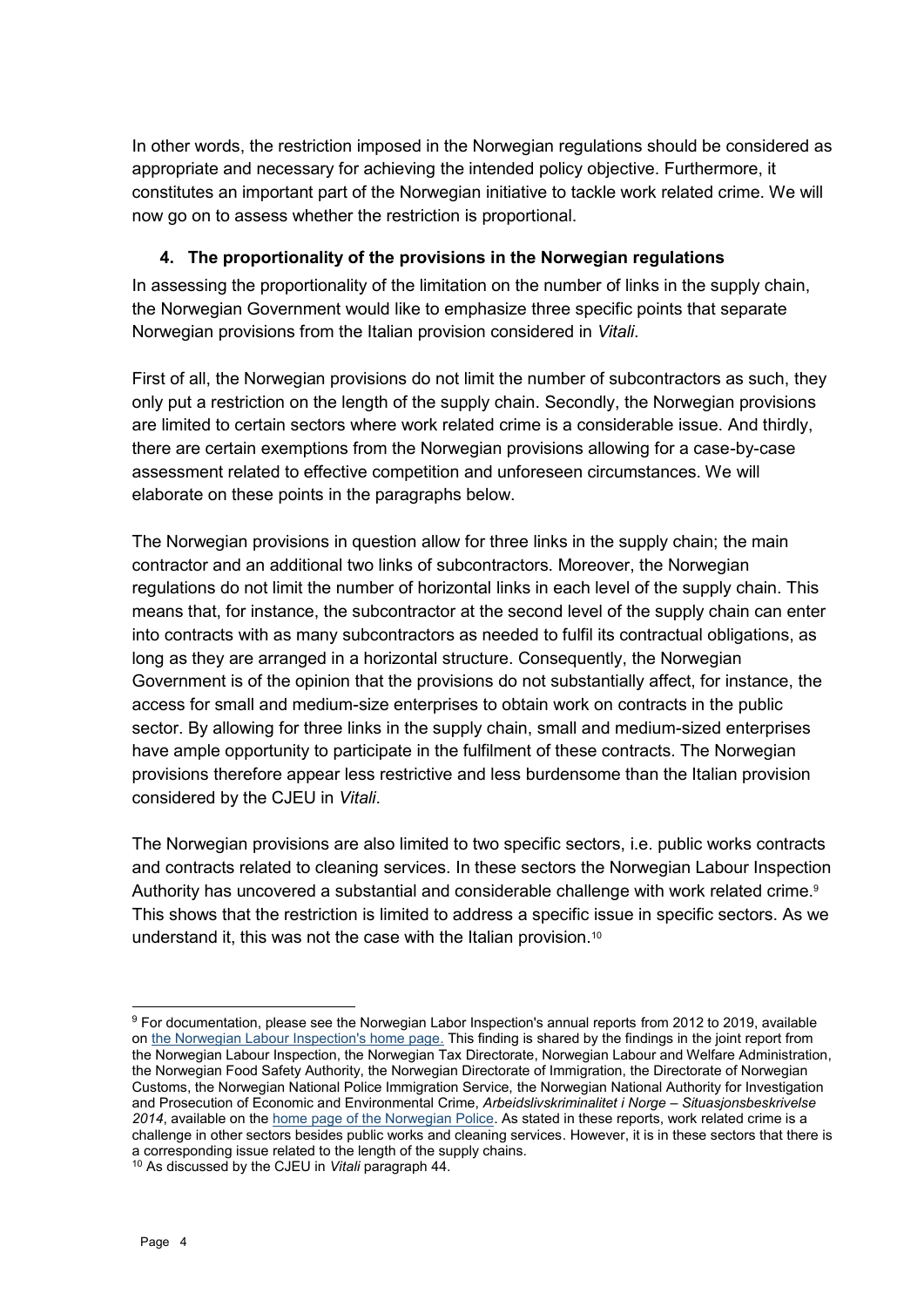Lastly, the Norwegian provision includes two important exemptions; the first of which stating that the contracting entity may accept additional links in the supply chain, if it is necessary in order to ensure adequate competition. Competition is one of the most effective measures to ensure the best quality to price ratio for public buyers, as well as a functioning private market. The exemption is therefore essential in order to maintain an effective procurement regime, stimulating competition between economic operators.

The second exemption states that contracting authorities can accept additional links in the supply chain, after entering into a contract, due to unforeseen circumstances, if it is necessary in order to complete the contract. This exemption allows for an appropriate execution of the contract.

The Italian provisions implemented a quantitative restriction on the use of subcontractors. The CJEU found that the objective of this restriction could be achieved by applying the various rules provided for in the Directive related to subcontractors. Amongst other things, the Directive allows for control and surveillance of subcontractors in order to apply the rules on exclusion grounds.<sup>11</sup> The aim of the provision in the Norwegian regulations in question, is to make it possible, in practice, for the contracting entity to control and surveillance economic operators acting as subcontractors, and through this control and detect work related crime. The detection of criminal activity is often very difficult, however it can be exceedingly difficult when the contracting entity and the Labour Inspection Authority is faced with long and complicated supply chains. Shorter supply chains are easier to follow, more readily understood and the subcontractors are closer to the main contractor, which in turn makes communication between an entity in the supply chain and the contracting entity easier.

Furthermore, the CJEU highlights that the Italian provision does not allow for any assessment on a case-by-case basis by the contracting entity.<sup>12</sup> As shown above, the Norwegian provisions do allow for a case-by-case assessment related to the competition aspect of the procurement and to ensure appropriate execution of the contract due to unforeseen circumstances.

Had the Norwegian provisions allowed for a case-by-case assessment of either the risk related to work related crime or the nature and complexity of the proposed supply chain, the regulation would not necessarily be effective in reaching the intended policy objective. The Norwegian Government is of the opinion that such an assessment would be difficult to carry out, and it would also be burdensome on both the economic operator and the contracting entity. The assessment would have to show with a certain degree of probability that the entities in the proposed supply chain would be easy to control and surveil. It must be kept in mind that, judging from experience, a number of entities in these sectors intend to carry out criminal activities related to, for instance, social dumping and tax evasion.

1

<sup>&</sup>lt;sup>11</sup> For instance in connection with the exclusion grounds in Article 57 of the Procurement Directive, which are referred to in Article 71 (6)(b) concerning subcontractors.

<sup>12</sup> As discussed by the CJEU in *Vitali*, paragraph 40.